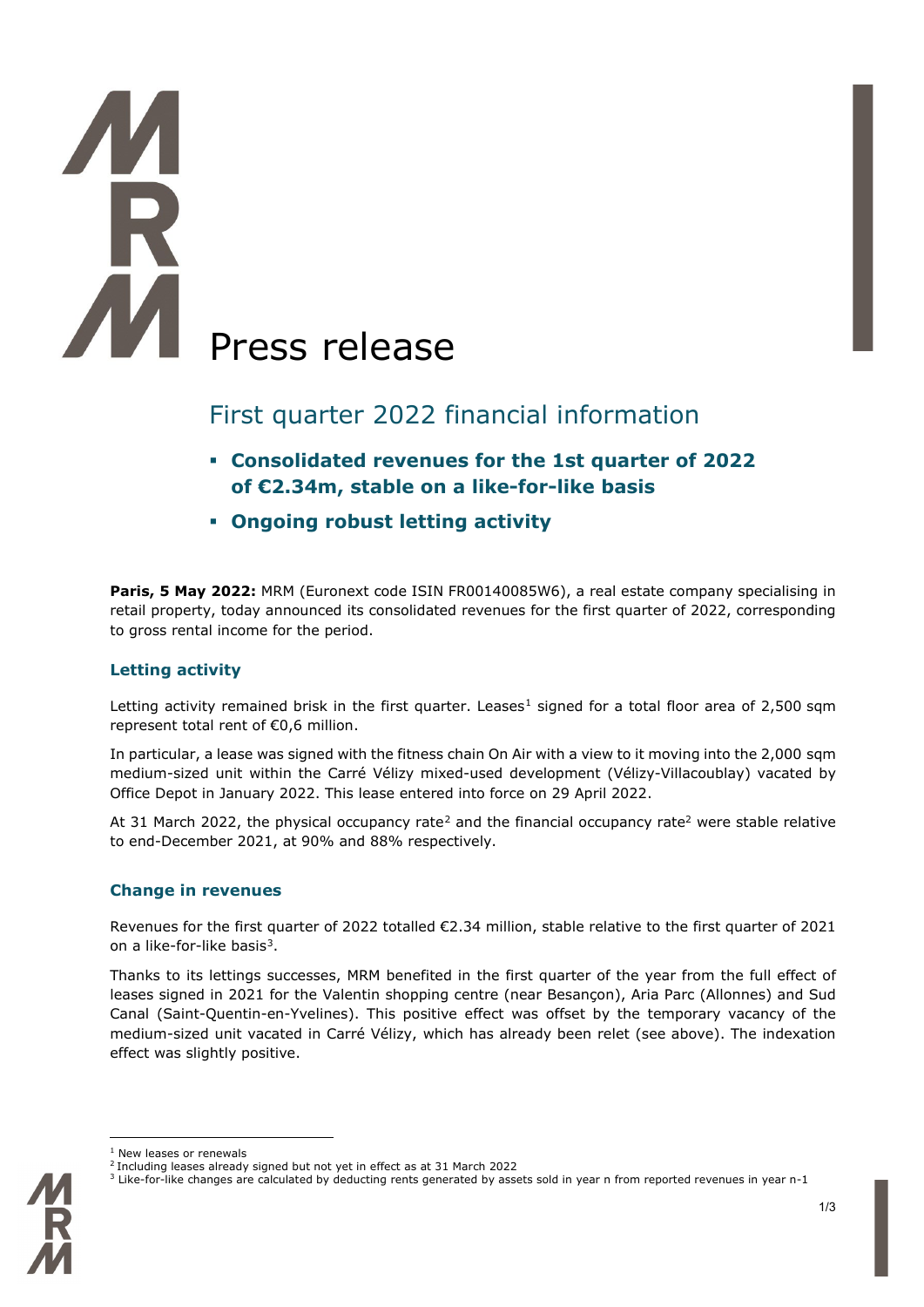On a reported basis, taking account of the impact of the disposal of two non-strategic assets in October 2021, revenues were down 3.3% relative to the first quarter of 2021.

| <b>Quarterly revenues</b> | Q1   | Q1   | Change | Like-for-like       |
|---------------------------|------|------|--------|---------------------|
| €m                        | 2022 | 2021 |        | change <sup>1</sup> |
| Total gross rental income | 2.34 | 2.42 | -3.3%  | $+0.0\%$            |

(unaudited figures)

### **Rent collection**

To date, the rent collection rate for the first quarter of 2022 is 93%.

MRM also continued to recover arrears in respect of 2021: overall, the collection rate of rents and charges due after taking account of rent write-off agreements with tenants rose from 92% on 24 February 2022 to 94% at present.

### **Financial position**

MRM's financial position remains healthy with a solid balance sheet. Following the refinancing of all of its bank debt in December 2021, the next significant repayment is due in December 2028.

As a reminder, MRM has a €6.4 million credit facility to contribute to financing new investments in valueenhancement and CSR voluntarist works.

### **MRM reverse stock split**

MRM's reverse stock split<sup>[4](#page-1-0)</sup>, launched by the Board of Directors at its meeting of 24 February 2022, began on 21 March 2022 and ended on 20 April 2022, the first day of trading of the new shares.

The reverse stock split consisted of the exchange of 20 existing shares with a par value of  $\epsilon$ 1 for 1 new share with a par value of €20.

The Company's share capital of €43,667,800 has now been split into 2,183,390 ordinary shares with a par value of €20.

The new shares are listed under ISIN code FR00140085W6. The old shares listed under ISIN code FR0000060196 have been delisted. The mnemonic code (MRM) is unchanged.

### **Outlook**

MRM's main operating priorities are as follows:

- Analysis and deployment of investment programmes to enhance the value of current portfolio assets;
- Letting available space;

<span id="page-1-0"></span><sup>4</sup> Terms and conditions of this reverse stock split are described in the notice published in the *Bulletin des Annonces Légales Obligatoires* on 2 March 2022 and are available on the Finance/Shareholders section of the Company's website at the following link www.mrminvest.com